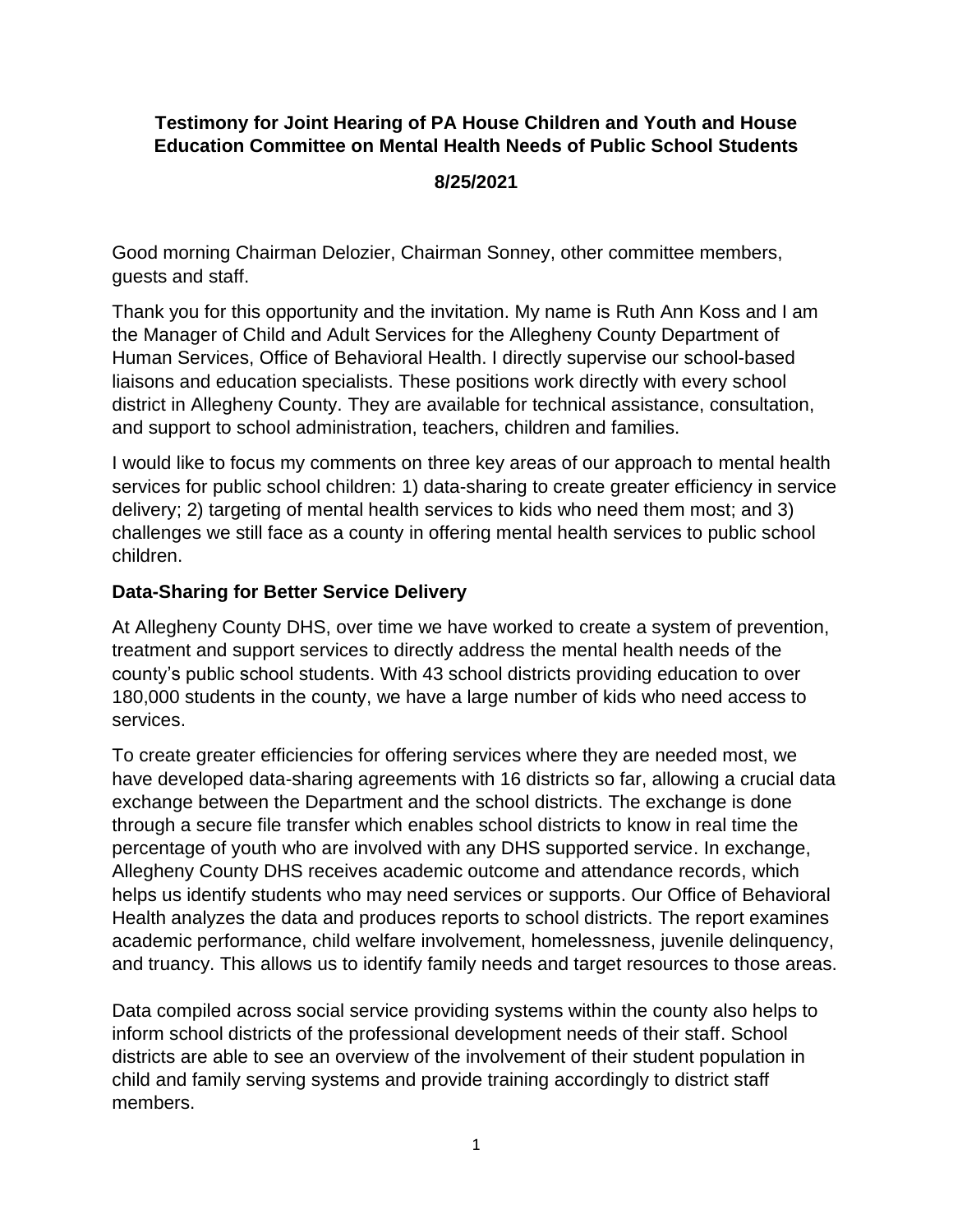Data-sharing agreements enhance communication between the school districts and the Department to ensure schools and families have access to the resources they need. But these data-share agreements only exist because of the positive and trusting relationships we have built up with districts over the years. Next, I will turn to the role our school-based liaisons have had in getting the right prevention and treatment services to public school children.

# **Getting Services to Kids Who Need Them Most**

Since 1999, our Office of Behavioral Health has provided school-based liaisons for sitebased consultation to districts and to assist educators with navigating the mental health system. We have a team of five liaisons total, each of whom is assigned to a grouping of school districts. From data sharing, they can identify trends and work with the district's administrators and principals to raise awareness as well as target mental health and other social services to meet the needs of the school districts they serve. They also work with schools and provider agencies to establish school-based mental health services into the academic environment and help mitigate any problems which may arise in the provision of these services.

The school-based liaisons bring county resources to the community through participation in school and community sponsored activities and information fairs. Additionally, school staff frequently refer families and students directly to the liaisons to assist when a family prefers not to talk to school staff about mental health or social services needs. Liaisons expedite services, make connections to resources and services, discuss appropriate treatment options and provide other support services within the continuum of care. They are an essential tool in making sure kids get the mental health services they need at the right time.

In addition to these coordinating activities, school-based liaisons participate in the Student Assistance Program (SAP), a prevention program which has been in operation in Allegheny County since 1984. It has the collaborative goal of developing a safe and drug free environment for mental health and wellness in schools. SAP addresses barriers to learning and is offered by nine provider agencies that operate in every high school and middle school in Allegheny County plus some elementary schools. Our school-based liaisons serve as our SAP coordinators and monitor the development and maintenance of SAP programming. A team of Education Specialists, supported by DHS, is also available to support families and schools in the development of appropriate Individualized Education Plans (IEPs). Prevention services for substance use is also offered to schools which request this service. School districts have repeatedly shared that there is great value in the SAP work of the liaisons. For the 2019-2020 school year alone, over 3,600 students received SAP services.

In addition to the work of our school-based liaisons and SAP programming, and in conjunction with our provider partners, Allegheny County also offers a variety of schoolbased treatment options for public school children.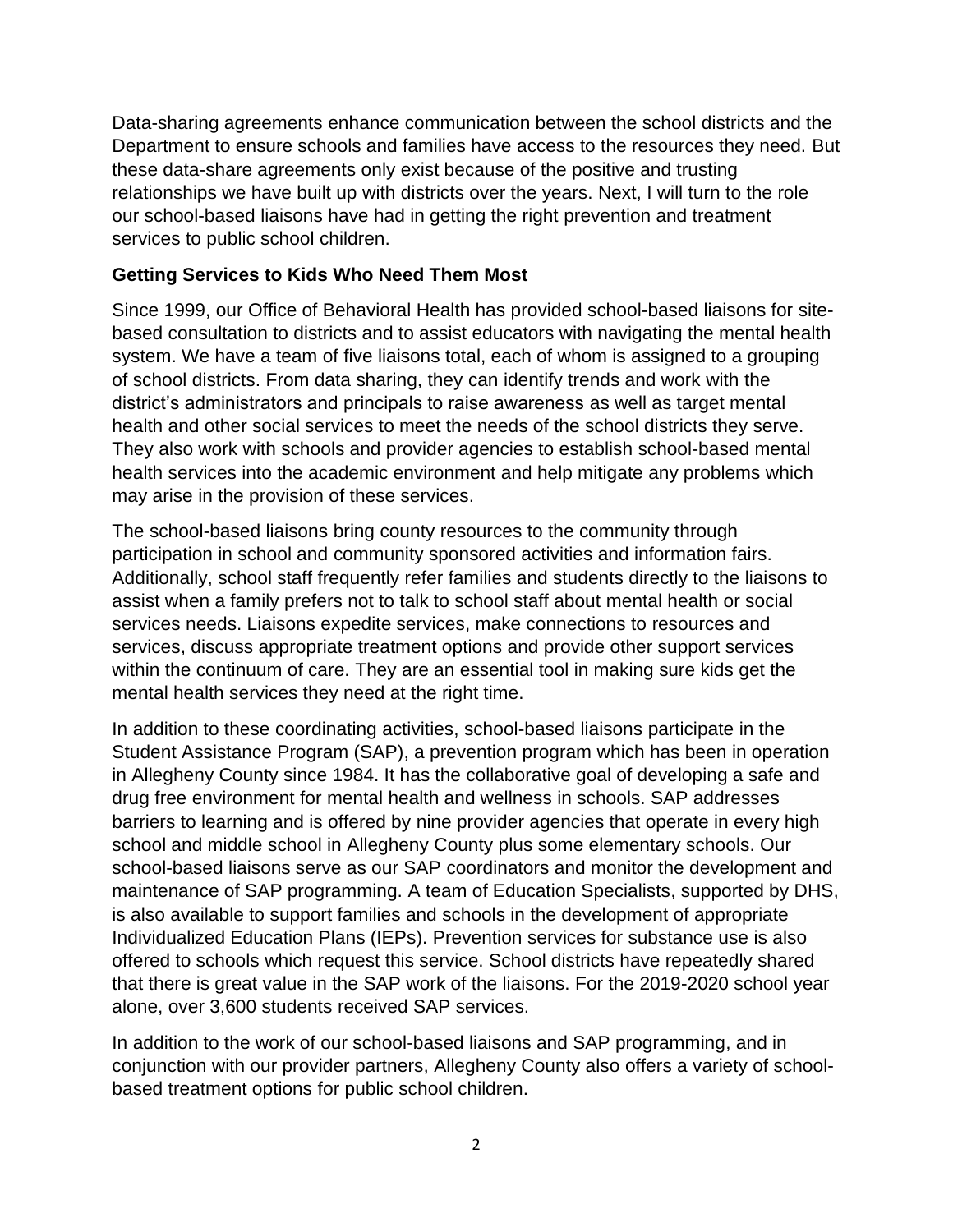- Through six school-based partial hospital programs for youth whose mental health needs require a higher degree of intervention, youth receive services similar to those of an inpatient unit for part of their day.
- Nine teams operating in six school districts through four provider agencies operate through the Community and School-Based Behavioral Health teams (CSBBH), which are not school based, but can provide services in a school, in a home, or the community, in this innovative model that creates an accountable clinical home for children's behavioral health care. CSBBH teams provide services that span the home, school, and community and are available at any time. The provider and school partner work with the family to create a treatment plan that meets the child's needs. Components include crisis intervention, individual therapy, family therapy and service coordination services.
- Sixteen provider agencies offer school-based outpatient services, a keystone to providing mental health services to schools, to nearly every school district and school building in the County.
- To respond to substance use disorder related crisis services, the Department has developed a provider to have a crisis response specialty team devoted to children and adolescents. Two staff members are designated to collaborate with school districts to ensure the districts are familiar with the function and the scope of the service.
- Educational Service Coordination is a pilot project with an administrative service coordinator assigned to a school building to help support and link any child in that building with a mental health assessment and treatment.

## **Challenges for Mental Health Service Delivery in Public Schools**

Although Allegheny County DHS has worked diligently to create a system to identify the needs for school age children in a timely manner and then connect them to appropriate and high-quality services, we still face many challenges to service delivery including adequate funding, staff attrition, and parental approval for services. Here are more details on the challenges we face for mental health service delivery in public schools.

While research in behavioral health has identified early intervention as the key to effective prevention and treatment of mental health, and the state has mandated provision of early intervention services from kindergarten to Grade 12, counties currently receive no funds for elementary Student Assistance Programs.

Service payment rates impacts staffing. Medicaid reimbursement for outpatient services often cannot compete with commercial insurance rates, and this often leads to staff attrition in our programs. Staff turnover can lead to inconsistent treatment for kids who need it most.

Several challenges also face service providers and schools when it comes to parental approval and involvement in the treatment process. For youth with commercial insurance, there's often difficulty in collecting co-payments in the school setting since